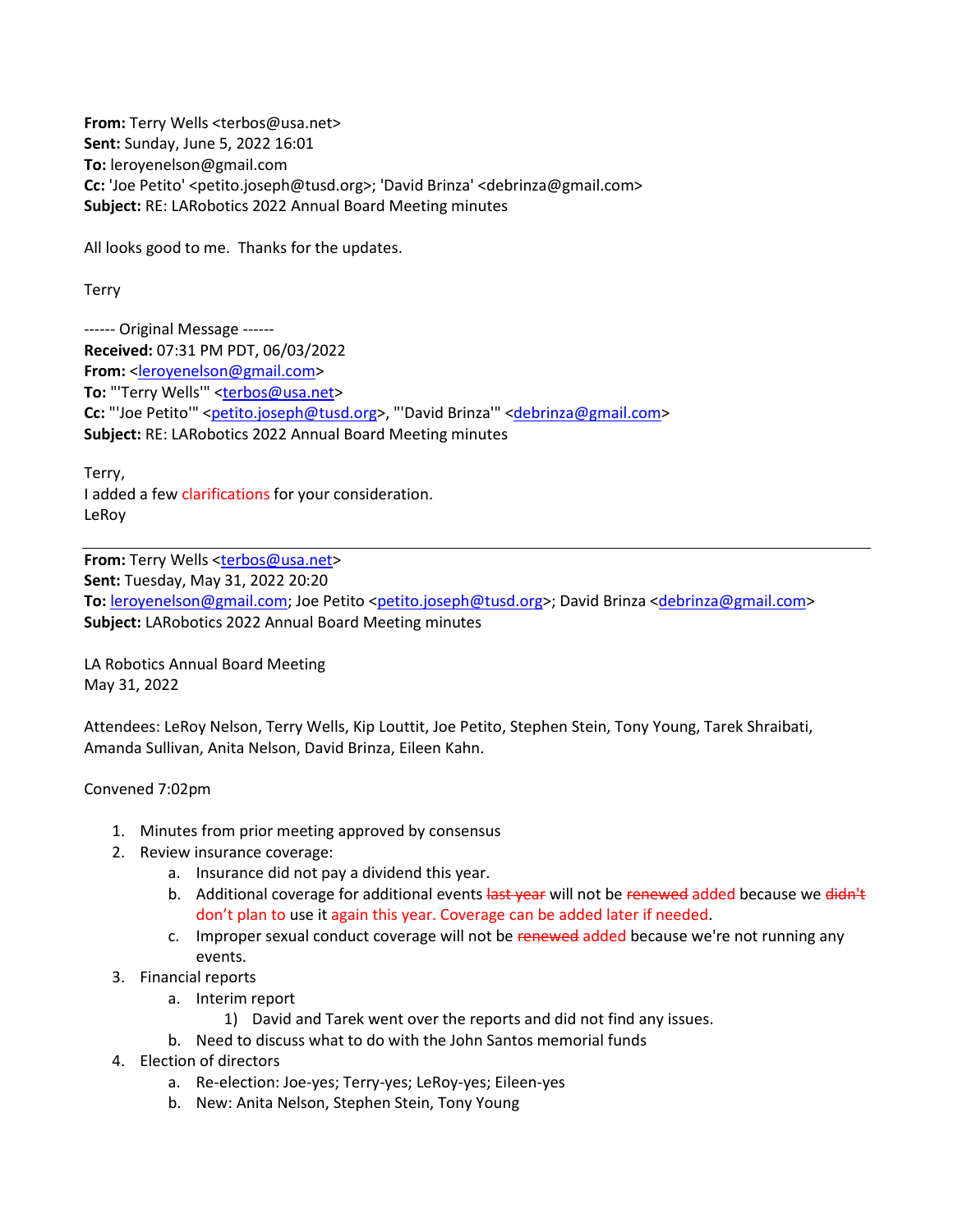- c. No objections: All elections approved by consensus
- 5. Election of officers
	- a. President: Joe is stepping down from President; Tony is nominated
	- b. VP: David can stay on for now but cannot expand role
	- c. Secretary: Terry will continue
	- d. Treasurer: LeRoy will continue
	- e. Slate approved by consensus
- 6. Committees
	- a. Audit: Tarek (chair) with Kip
	- b. NTG: LeRoy (chair) with Stephen, Tony, Anita, Tarek
	- c. SCRRF: Joe (chair) with Terry, David, Eileen, Kip, LeRoy
	- d. Special projects: Eileen (chair) with Amanda
	- e. Website: LeRoy (chair) with Brandon
	- f. Scholarship: (folded into Special Projects)
		- 1) Eileen will coordinate with the Santos family to direct the funds to students in need at the designated schools.
		- 2) Question about sustainability and number of awards
- 7. Activities
	- a. NTG:
		- 1) LeRoy hopes to double the number of teams and leagues this season
		- 2) VEX product delays and reseller terminations forced us to purchase equipment and receive grant donations for two seasons during this fiscal year
	- b. SCRRF:
		- 1) David is working in Burbank to rekindle an FRC presence in the San Fernendo Valley
			- a) Team 980 lost their build space at Disney in 2020. Found a new spot to rent at Burbank HS in the old auto shop. Working with Burbank USD to make the connection more permanent. Submitted a proposal to NASA to receive a field border.
			- b) Joe wants to run workshops in Torrance in the fall. Looking for volunteers to present.
	- c. FTC
		- 1) Kickoff: September 19th
		- 2) 175 teams currently
		- 3) 20 teams attended the LAUSD event sponsored by the i-am Angel Foundation
- 8. Articles of Incorporation and bylaws
	- a. Discovered that the official bylaws filed with the state do not match the ones we intended.
	- b. General statements from the old bylaws do not align exactly with the current reality. Needs some wordsmithing to update.
	- c. LARobotics no longer meets the criteria to continue as a public charity. Need to Will convert to a private foundation when tax return is filed in November. Big difference is in the tax filing process. Also, independent board and officers are allowed, but not required. Can convert back to public charity if LARobotics meets criteria in future year.
- 9. Adjourn 8:11pm

Minutes respectfully submitted by Terry Wells. Clarifications added by LeRoy Nelson.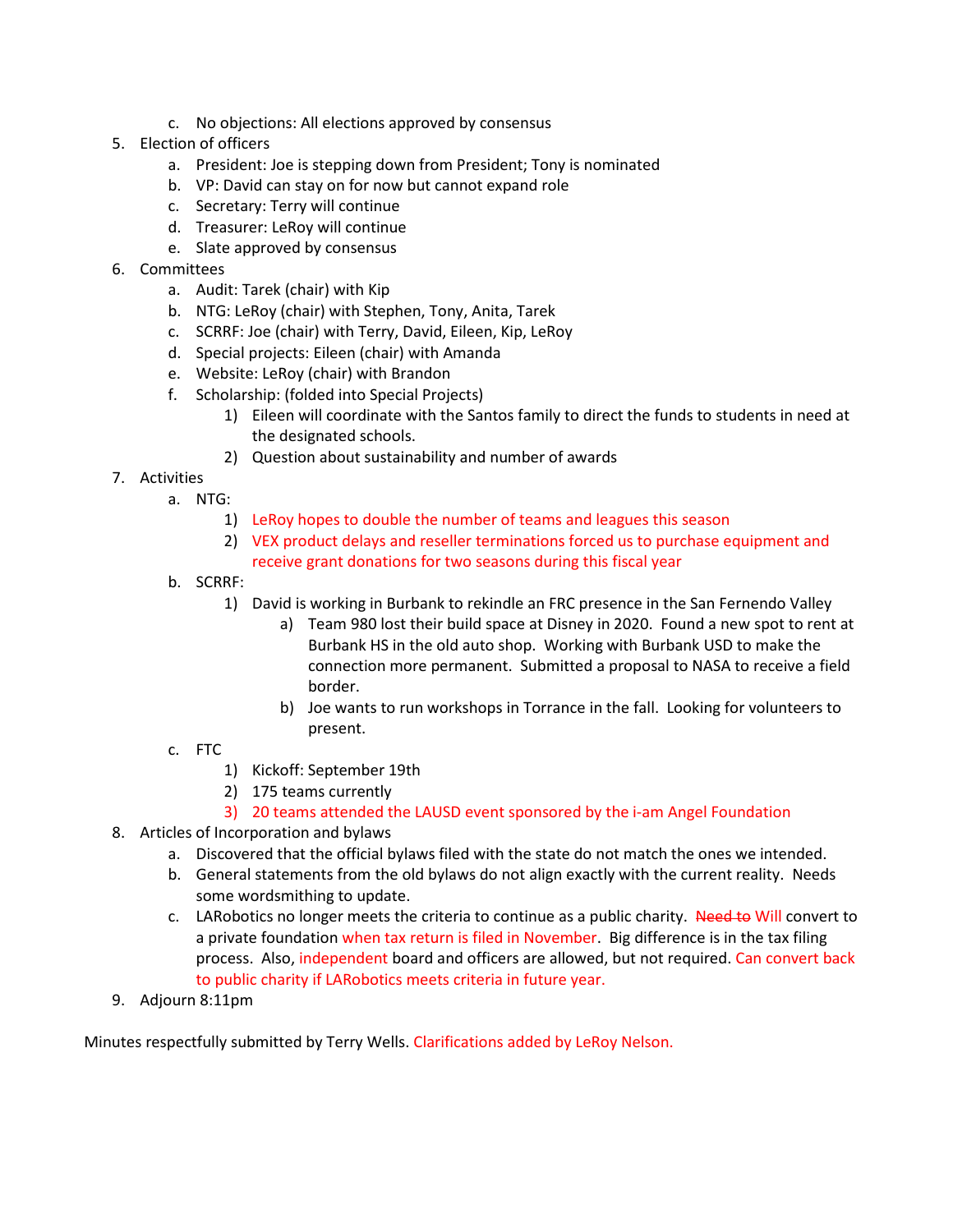## **Email Correspondence Prior to the Meeting**

**From:** laroboticsboard@googlegroups.com <laroboticsboard@googlegroups.com> **On Behalf Of**  leroy@larobotics.org **Sent:** Friday, May 27, 2022 17:44 **To:** LARobotics Board <LARoboticsBoard@googlegroups.com> **Cc:** 'Anita Nelson' <anitalnelson1@gmail.com>; Stephen Stein <sstein5@yahoo.com>; Tony Young <br />
<br />
kty@comcast.net>; 'Santos, Robert L' <robert.santos@lausd.net>; 'Santos, Anna' <anna.santos@lausd.net> **Subject:** Invitation to LARobotics 2022 Annual Board Meeting and Elections

Greetings LA Robotics Board,

I did the calculation and confirmed that LA Robotics is converting from a public charity to a private foundation this fiscal year ending June 30. That change will be reflected in the tax returns that are due November 15.

I invited another long-time supporter of FLL and VEX IQ Challenge events to join the Board: Tony Young.

The John Santos Memorial Scholarship Fund received another \$200 donation, bringing the total to \$2,450. I have not yet heard whether anyone from the Santos family will be able to attend the meeting.

New agenda item: Review **Articles of Incorporation** and **Bylaws** and consider updating the Specific Purposes section of each. Copies of both documents are attached.

- Most of the Bylaws are boiler plate adopted to meet California state requirements and are applicable to much larger organizations.
- On May 18, 2010, the board updated both documents. The Specific Purposes were supposed to be changed from the version in the Bylaws to the version in the Articles of Incorporation. However, that change was not made to the Bylaws. Oops.
- Neither version reflects our current Specific Purposes.
- Here is a new version for your consideration:
	- 2.1 The specific purposes for which this corporation is organized include, but are not limited to:
		- 2.3.1 Serving the public by offering fun, technology-based enrichment activities for youth and community outreach with a focus on robotics programs that are affordable and sustainable throughout Southern California.
		- 2.3.2 Partnering with Robotics Education & Competition Foundation to develop VEX IQ Challenge teams and volunteers and to support local and regional VEX IQ Challenge events.

Our bylaws require notice of meetings to be sent to all Directors at least 48 hours before the time set for the meeting. Here is the required meeting notice:

LeRoy Nelson is inviting you to a scheduled Zoom meeting.

Topic: LARobotics 2022 Annual Board Meeting and Elections Time: May 31, 2022 07:00 PM Pacific Time (US and Canada)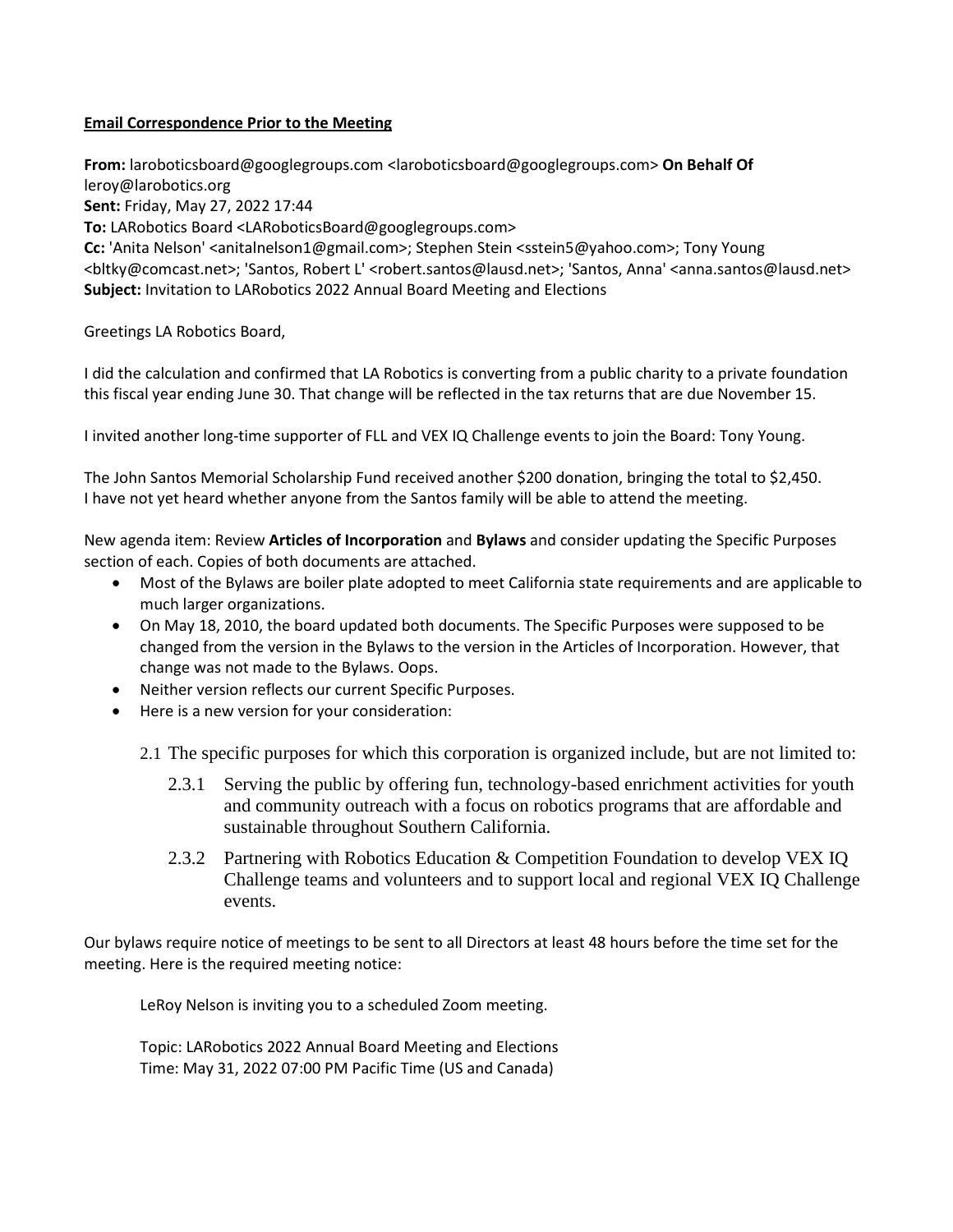Join Zoom Meeting https://us06web.zoom.us/j/83064055937?pwd=RzUrYytnbUZwNzJXZlk0NEZkcGxndz09

Meeting ID: 830 6405 5937 Passcode: LARobotics One tap mobile +16699006833,,83064055937#,,,,\*9797531922# US (San Jose) +13462487799,,83064055937#,,,,\*9797531922# US (Houston)

Dial by your location +1 669 900 6833 US (San Jose) +1 346 248 7799 US (Houston) +1 253 215 8782 US (Tacoma) +1 312 626 6799 US (Chicago) +1 929 205 6099 US (New York) +1 301 715 8592 US (Washington DC) Meeting ID: 830 6405 5937 Passcode: 9797531922 Find your local number: https://us06web.zoom.us/u/kcTPoH9ezA

Have a safe and happy holiday. See you Tuesday evening!

LeRoy

**From:** leroy@larobotics.org <leroy@larobotics.org> **Sent:** Monday, May 23, 2022 15:04 To: 'jpetito@etusd.org' <**Petito.Joseph@tusd.org> Cc:** LARobotics Board <LARoboticsBoard@googlegroups.com>; 'Anita Nelson' <anitalnelson1@gmail.com>; Stephen Stein (sstein5@yahoo.com) <sstein5@yahoo.com> **Subject:** RE: Invitation to New LA Robotics Board Member

Joe,

When **Southern California Regional Robotics Forum** was expanded to **Los Angeles Robotics**, the LARobotics Board was intended to be a working board of representatives of all robotics programs in Southern California which would coordinate events and volunteers. However, the *FIRST* programs stopped coordinating with other robotics programs several years ago. *FIRST* now penalizes teams who support other robotics programs.

SCRRF's annual revenue has not exceeded \$10K any year except for the Overwatch Event. SCRRF went dormant before the COVID pandemic. SCRRF lost its core value when it lost its field. Anita Nelson just donated another \$50K to **Nelson Team Grants**, so NTG revenue will exceed \$132K for FY 2021, which ends June 30. The huge discrepancy between SCRRF revenue and NTG revenue over the last five years is a main reason LARobotics is converting from a public charity to a private foundation this fiscal year. NTG is the only significant active program in LARobotics. The only other active program is the **John Santos Memorial Scholarship Fund**.

SCRRF is over-represented on the LARobotics Board. Every member of the SCRRF committee does not need to be a member of the Board. I had over a dozen school administrators and teachers as Event Partners actively helping me run six LAUSD VEX IQ leagues for NTG teams last season who are not members of the LARobotics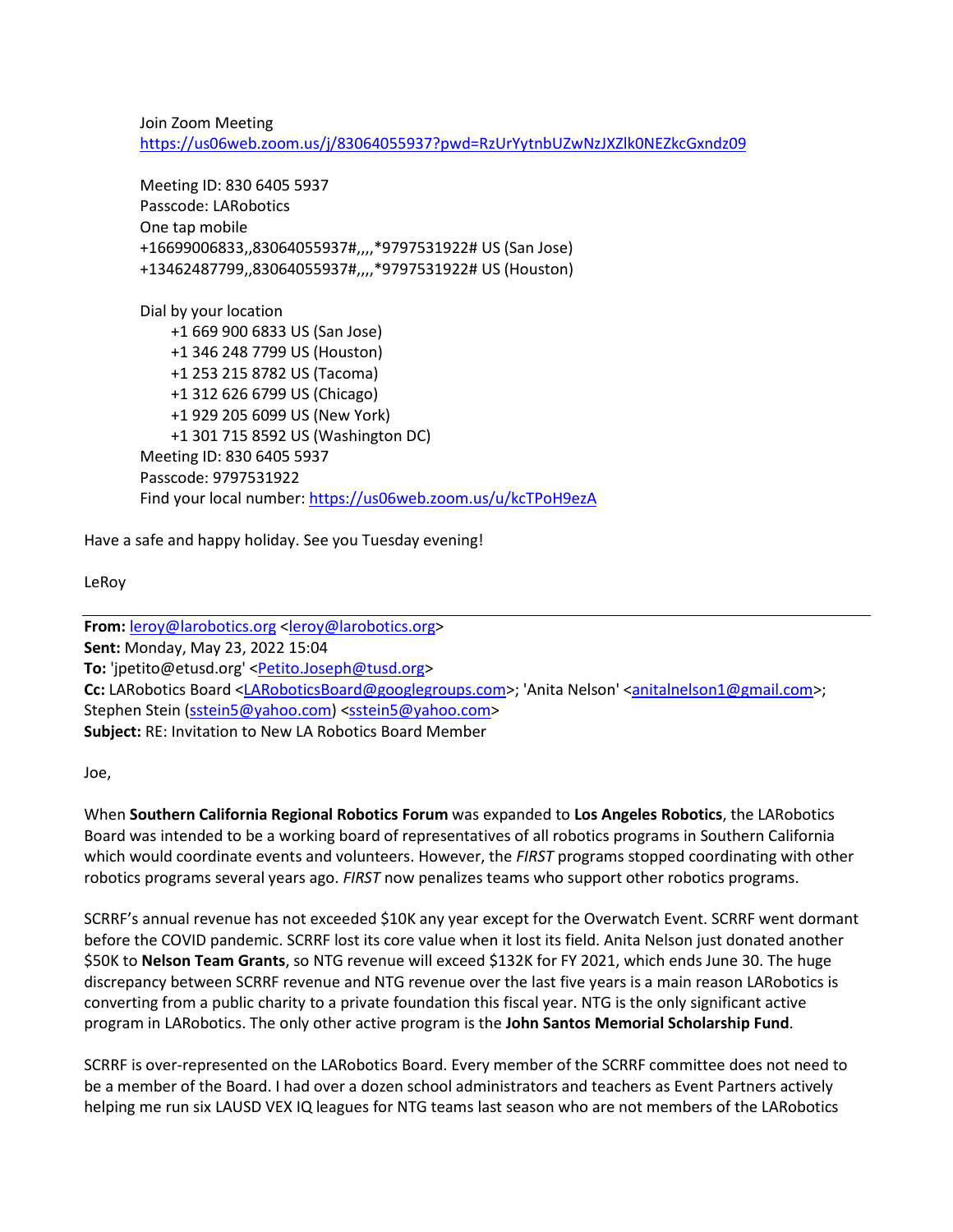Board. This season, I will need to add another half dozen active Event Partners to help me run twice as many VEX IQ leagues.

I need more board members who support NTG and who can continue to be board members after SCRRF expires. I lost two board members who supported NTG last May with too little notice to recruit replacements. I have invited Anita Nelson and Stephen Stein to join the board to replace them. I would like to invite someone from LAUSD who actively supports VEX IQ leagues and perhaps someone from RECF who actively supports NTG. I would also like to invite Santos family members to attend the meeting to discuss disbursing funds raised for the John Santos Memorial Scholarship Fund.

Your decision to wait until the day of the event to publish a Zoom meeting invitation makes it too hard to invite people to attend the meeting. Please reconsider.

LeRoy

LeRoy E. Nelson Treasurer, Los Angeles Robotics LeRoy@LARobotics.org http://larobotics.org/NelsonTeamGrants.html 1457 3rd Street Manhattan Beach CA 90266 310-529-4637 (cell) 310-937-7226 (home office)

**From:** laroboticsboard@googlegroups.com laroboticsboard@googlegroups.com **On Behalf Of** jpetito@etusd.org **Sent:** Monday, May 23, 2022 07:24 **To:** Unknown laroboticsboard@googlegroups.com **Subject:** Invitation to New LA Robotics Board Member

On the subject of New Business, would there be need for discussion regarding an invitation to Eric Hussman onto the Board of Directors?

I have not yet broached an offer.

Joe.

---------- Forwarded message --------- From: **jpetito@etusd.org** <Petito.Joseph@tusd.org> Date: Sun, May 22, 2022 at 10:33 PM Subject: Re: [External] Re: LARobotics 2022 Annual Board Meeting and Elections To: Eileen Kahn <eileenkahn@gmail.com>, LeRoy E Nelson <leroyenelson@gmail.com>, LARobotics Board <laroboticsboard@googlegroups.com>, David Brinza <dbrinza@team980.com>

Hi All--

It looks like a Tuesday May 31st LA Robotics board meeting will meet everyone's schedule--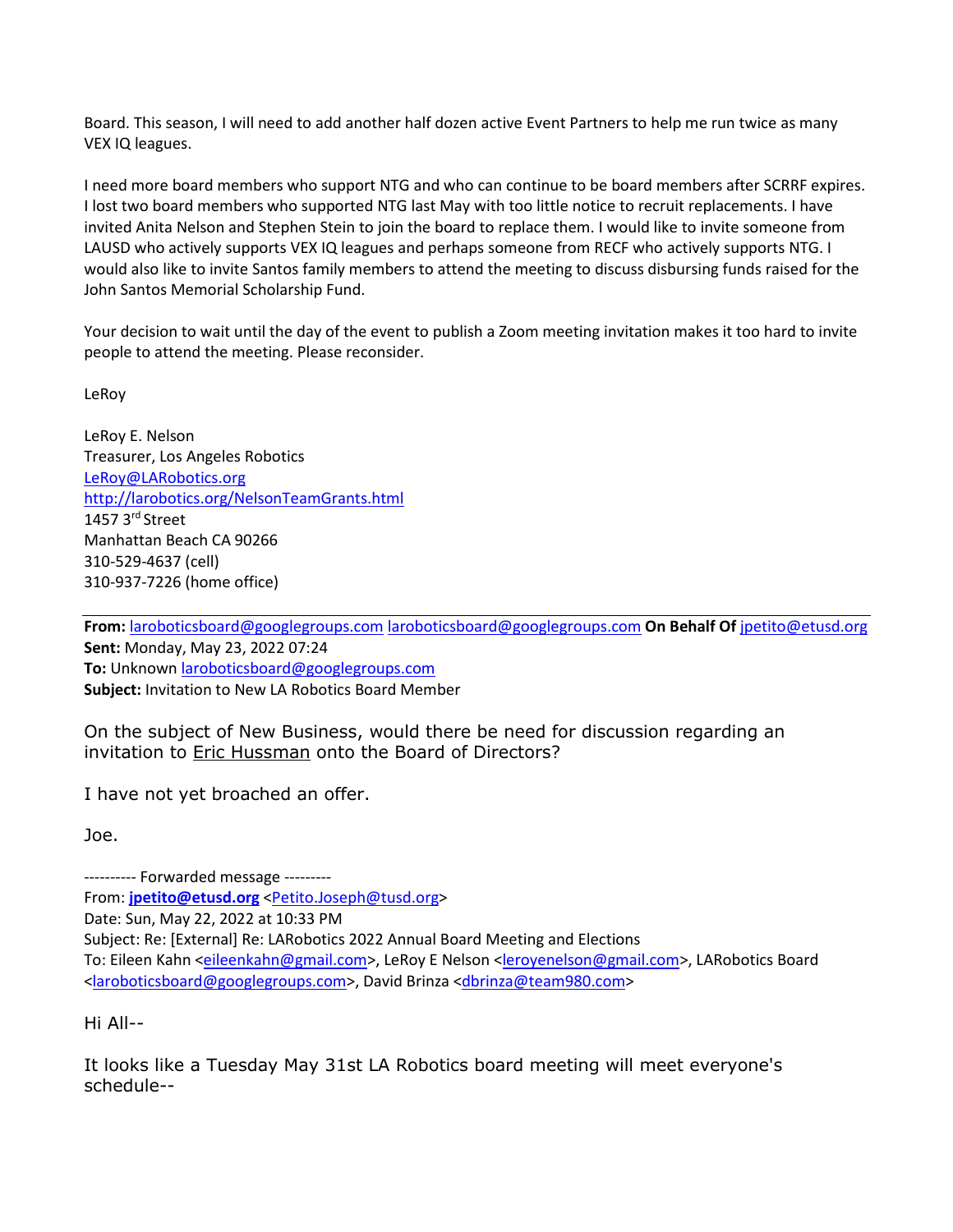Let's go with that unless there are additional conflicts

I'll put out a link to a Zoom meeting early in the day on Tuesday May 31st.

Joe 310.753.1778

On Wed, May 18, 2022, 4:28 PM <leroyenelson@gmail.com> wrote: Dear LA Robotics Board of Directors:

LA Robotics is supposed to hold a two-hour regular **Board Meeting and Elections** in early May and a one-hour regular **Board Meeting** in early November each year. These meetings are held via Zoom teleconference starting at 7:00 PM. Preparing for and attending these two meetings are the main responsibilities of Directors. We need five Directors for a quorum, but all Directors who wish to be reelected and all prospective Directors should attend the May meeting. Guests are also welcome.

**Response Needed.** Three of four LARobotics officers are available on **Tuesday May 24** and **Tuesday May 31. Everyone else, please Reply to All with your availability for a Board Meeting and Elections on those dates.**  Please also let us know if you would like to change positions or committee assignments, add agenda items, resign from the Board, or nominate new Directors.

President Joe Petito can confirm the meeting on the date with the greatest attendance and provide the link for the Zoom meeting.

Here are the standard agenda items for the annual May Board meeting: Review and approve minutes of previous meeting Review liability insurance coverage Review interim financial reports for the 2020 fiscal year, which ends June 30 Elect directors Elect officers: President, Vice President, Secretary, Treasurer Review committees and select committee chairs Assign committee members Committee reports: Audit, NTG, SCRRF, Special Projects, Website

Activities during the last year Plans for the next year Program reports: *FIRST* programs, REC Foundation programs Other developments not mentioned previously Schedule next meetings

**Minutes for the Board meeting** held on November 4, 2021 are attached. Minutes for all Board meetings are posted here:

http://larobotics.org/BoardMeetings.html

**Liability Insurance.** We need General Liability coverage to get Directors & Officers Liability coverage. Last year, we also added Commercial Auto Liability Insurance. The first monthly premium payment was due May 15. When all in-person events shut down in 2020, we minimized our liability coverage to only cover the minimum of one in-person NTG event. All in-person NTG events have been hosted by schools. Here is a summary of the annual premiums for our policies: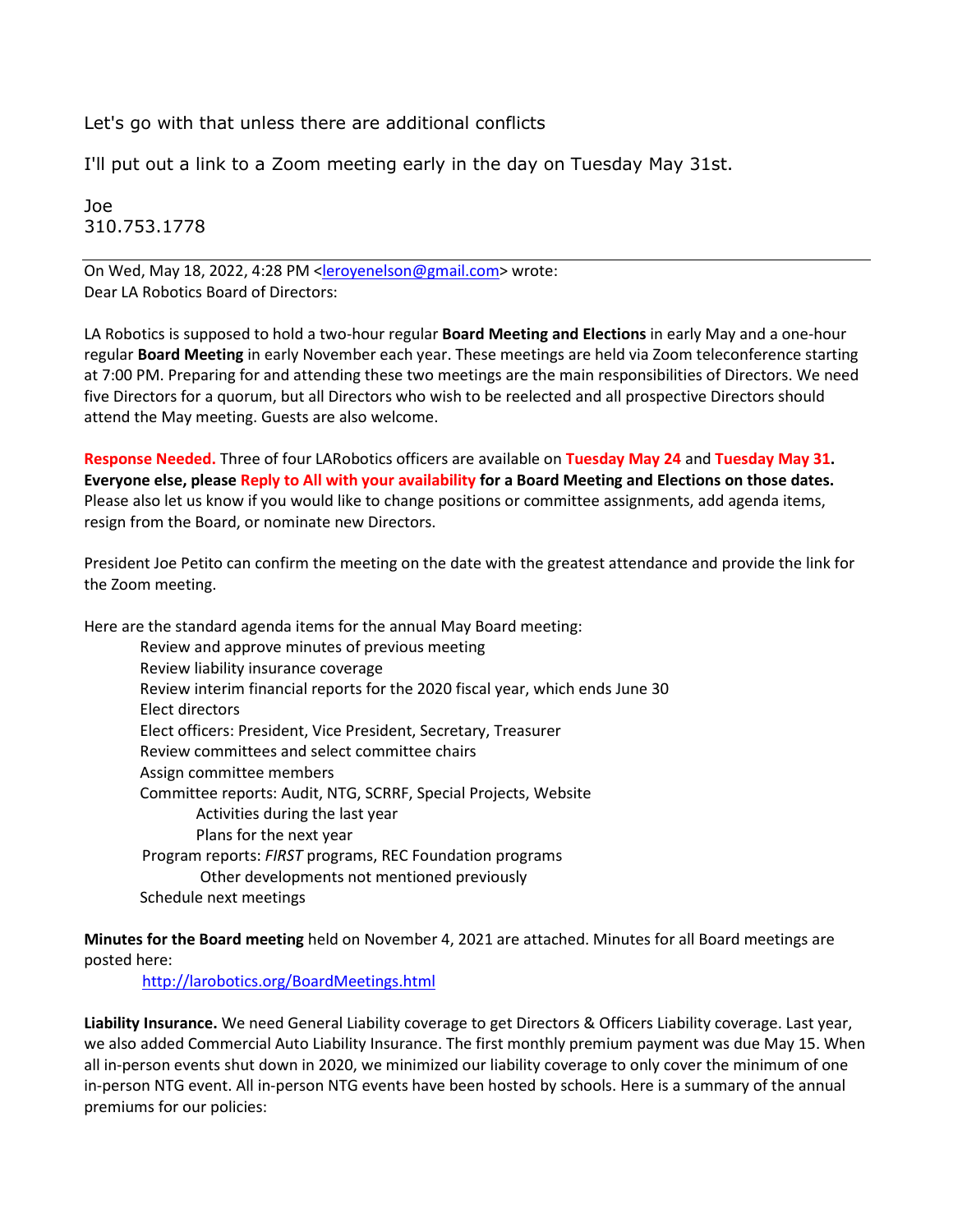| Coverage                                          | 2021       | 2022       |
|---------------------------------------------------|------------|------------|
| Commercial General Liability (1 NTG event)        | \$1,124.00 | \$1,124.00 |
| <b>Commercial Auto Liability</b>                  | 250.00     | 250.00     |
| Directors & Officers Liability                    | 660.00     | 660.00     |
| Total                                             | \$2,034.00 | \$2,034.00 |
| Dividend after renewal                            | $-155.39$  |            |
| Additional Coverage Available:                    |            |            |
| Cover up to 12 events                             | 200.00     | 200.00     |
| <b>Improper Sexual Conduct and Physical Abuse</b> | 1,000.00   | 1,000.00   |

The renewal insurance policies are available here in case anyone would like to review them: General Liability Policy (includes Commercial Auto Liability) Directors & Officers Policy

**Financial Reports**. The one-page **Financial Report Summary** for the first 10 months of Fiscal Year 2020 (from 07- 01-2021 through 04-30-2022) is attached. This provides an overview of revenue and expenses for FY 2019, 2020, and 2021 to date. The full 44-page Financial Reports are posted here along with prior Financial Reports: http://larobotics.org/FinancialReports.html

Each section of the full **Financial Reports** begins with a large program name (**LARobotics, FLL, NTG, Other, SCRRF**) at the bottom of the account balances page. The other officers and the Audit Committee members should review the full Financial Reports and let me know if they notice any problems or have any questions. We will do a full Audit after the full FY 2021 Financial Reports are generated in July. Noteworthy items in the financial reports:

- FLL: No activity this Fiscal Year.
- NTG:
	- o Last season (2021-2022), we restarted about half of LAUSD's 2019-2020 VEX IQ teams and leagues. We spent \$46.2K on equipment and \$4.2K on team registrations.
	- o This season (2022-2023), we hope to restart the other half.
		- On August 30, 2021, VEX Robotics introduced VEX IQ Gen 2, with updated electronics and packaging and with higher prices! Too late for last season.
		- In early-April 2022, VEX Robotics announced that VEX IQ Gen 2 Competition Kit deliveries would be delayed from late April to late July!
		- On May 10, 2022, VEX Robotics eliminated resellers! iDESIGN Solutions had offered us free shipping and better support than VEX Robotics.
		- To receive VEX IQ equipment with free shipping for the 2022-23 season, I preordered \$61.2K of equipment from iDESIGN in April for delivery (and payment) by mid-August. These purchases are reported as NTG Payables until the orders are charged and paid.
		- iDESIGN charged us for one of the orders last week, so I initiated a \$50K QCD donation to balance the NTG account.
	- o In March 2022, we held four in-person VEX IQ State Championships, which generated \$26.5K in Registration income.
- Other: John Santos Memorial Scholarship Fund received donations of \$2,250. This income is reported as Other Receivables until the funds are received in May.
- SCRRF: No activity since 2019.